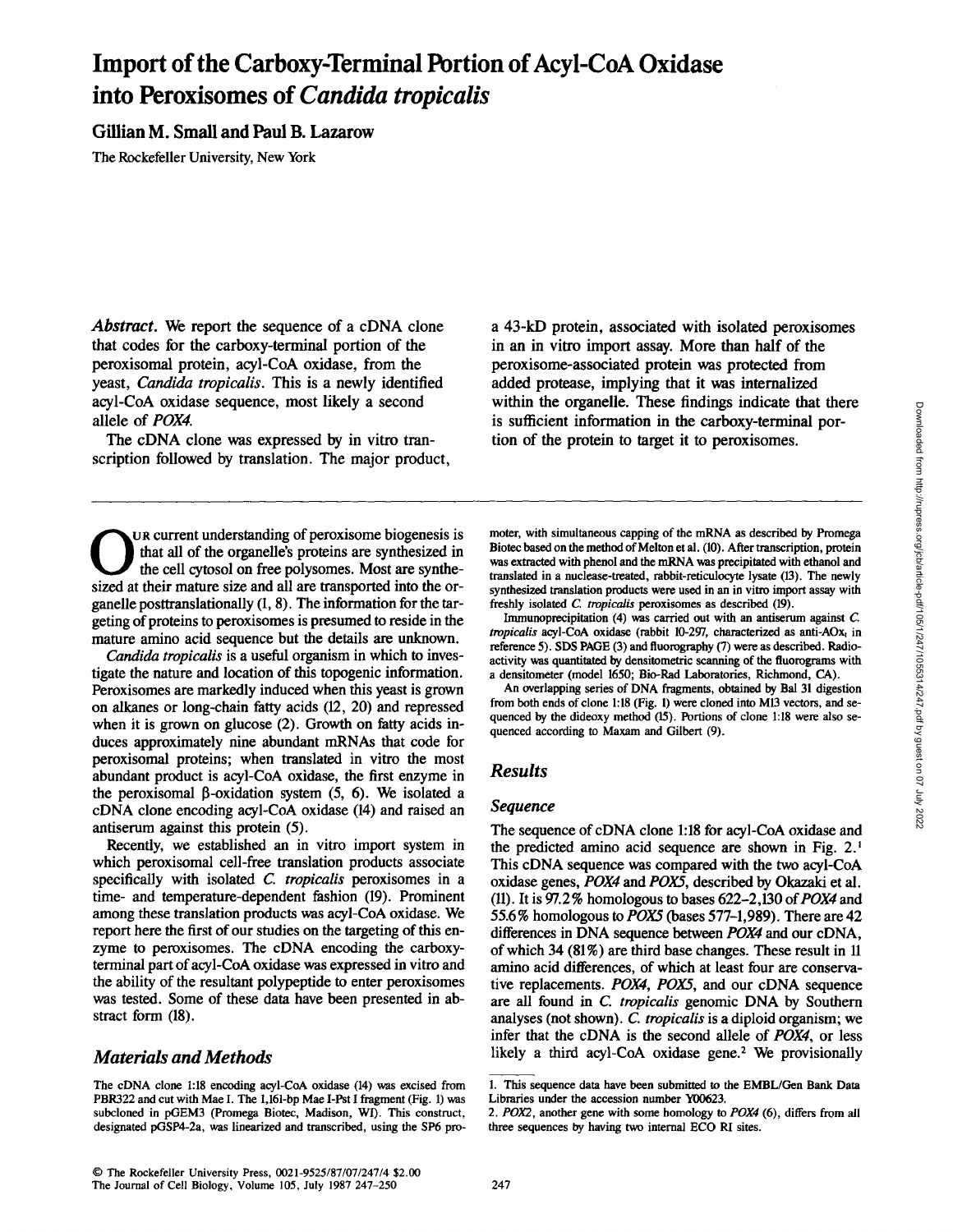

*Figure 1.* Sequencing and expression strategies for the acyl-CoA oxidase cDNA. Arrows indicate the Bal 31 fragments that were sequenced by the dideoxy method. Dotted arrows indicate sequences determined by the Maxam and Gilbert procedure (9). The 1,161-bp Mae I-Pst I fragment was cloned into the expression vector pGEM3 to form pGSP4-2a. The position of two internal ATGs that could serve as initiators of translation are indicated, together with the predicted sizes of the translation products.

designate our cDNA allele pox4-2 and that of Okazaki et al. pox4-1 in accordance with convention (17).

### In vitro expression

The cDNA clone was expressed in pGEM3 (plasmid pGSP4-2a) from an internal methionine codon just downstream from a Mae I site (Fig. 1). The in vitro expression product had a mass of  $\sim$ 43 kD (Fig. 3 a), in agreement with the expected mass of 43,702 D. The predicted mass of the pox4-1 gene product is 78,554 D (11) and the apparent mass by SDS-PAGE is 76 kD (5). A second polypeptide with a mass of  $\sim$ 32 kD was also synthesized; this is consistent with initiation at the next downstream AUG (Figs. 1 and 2), in which case the predicted mass would be 33,928 D.

#### **Import**

The translation products were used in a posttranslational import assay with C. tropicalis peroxisomes. After a 30-min incubation, there was association of both the 43- and the 32-kD polypeptides with the peroxisomes (Fig. 3  $b$  and Fig. 4  $b$ ). Some of each of the proteins in the pellet were resistant to protease digestion whereas the supernatant proteins were completely digested. In the experiment of Fig. 4 b,  $37\%$  of the added 43-kD expression product was associated with the peroxisomes; of this, 59% was protease resistant. 54% of the smaller expression product was associated with the peroxisomes, of which 63% was protease resistant. The addition of 1% deoxycholate and 1% Triton X-100 abolished the protease resistance in all cases. Globin did not associate with the peroxisomes (Fig.  $3 b$ ). These data imply that some of each of the 43- and 32-kD polypeptides were inside the peroxisomes, protected from proteolysis by the organelle's membrane.

#### *Immunoprecipitation*

Both the 43- and the 32-kD cell-free translation products were immunoprecipitated with an antiserum against acylTHE TAC GOD AGAINST THE CAC GOD AND A THE CAC AGAINST CAC AGAINST THE CAC CONDUCTION OF THE CAC AGAINST CAC AGAINST THE CAC AGAINST THE CAC AGAINST THE VALUE OF THE VALUE OF THE VALUE OF THE VALUE OF THE VALUE OF THE VALUE CCA GOT GTC ACT CAC GOT GAC ATT GOT AAC CAC GAC CTC ATG GOT ATC GAT AAC GGT TGG ATT CAA TTC TCC AAC GTC AGA TTC TGT AAG GTT TCT GCT GAA GGT GAA GTC ATG TTG CAA TTG TCT TAC TCC GCC TTG TTG GGT GGT AGA GTC ATG ACC TTG ATG TCT  $\mathop{\text{rec}}$ ATG TTG ACC ATT GCC TTG AGA TAC GCT AGA AAT GTC GAT CCA  $GAT$  $GCT$ CCA TTG CAC  $\frac{4}{9}$   $\frac{1}{1}$ CTC AAG GTT GAA CAC<br>Les Lys Val G1= H1  $\frac{1}{2}$ TCC GCT GGT TTG GAC GCC GTT GAA ALC GAC ACC AAG GCT ATC TTT AAG  $TCA$ STT GAC TCT GGT TCC TTG AAG TCC ACT GCC GCC ATT GAC CAA TGT AGA 710 720 730 740<br>TTC GGT AAG GCC TAC AAC GAT TGG GTT GTC CAA TGT ACC<br>Phe Gly Lys Ala Tyr Ass Asp Trp Val Val Glo Cys Thr AAC AAT GTC TTG GGC ATG AGT GTT GGT TCC ACT ATT GAA GAT GCC GGC<br>ILe Gis Asp Ala Giv ACC OTC CAA TTG AAG GAA<br>GIE Les Lys GLS THE ACT GGT TCC AAC AGC TCC AAG GTT GTT TTG AAC ACT GTT GCT GTT GCT AAC AGC TCC AAG GTT GTT TTG AAC ACT GTT GCT AAG ACT CAA GTT GCC ATC ATC AGA TTA ATC AAG GCT AAG GAA TCT TTC GAC TAT GTC GOT GCT GAA<br>Lys Glu Ser Phe Asp Tyr Val Gly Als Glu 1070 TTG GTT CAA CTC TCC AAG TTG AAG GCT CAC CAC TAC TTG TTG ACT GAA TAC ATC AGA<br>Leu Val Gin Leu Ser Lys Leu Lys Aia His His Tyr Leu Leu Thr Giu Tyr IIe Arm  $1120$ 1100 AGA ATT GAC ACC TTT GAC CAA AAG GAG TTG GCT<br>Arg Ile Arp The Phe Arp Gin Lys Gin Les Als CCA TAC TTG ATA ACC CTC GGT AAG<br>Pro Tyr Leu IIe Thr Leo Gly Lys 1150  $1170$  $1180$ TTG TAC GCT GCC ACT ATT GTC TTG GAC AGA TTT GCT GCT GTC TTT TTG ACT TTC AAC<br>Les Tyr Als Als Thr Ile Val Leu Asp Arg Phe Als Gly Val Phe Leu Thr Phe Ass  $1210$ 1230  $1230$  $1246$ STT GCC TCC ACC GAA GCC ATC ACT GCT TTG GCC TCT GTG CAA ATT CCA AAG TTG TGT GTG TAA ALS TTG TGT GTG TAA ALS TAA ALS EN ALS EN ALS EN ALS EN ALS EN ALS EN ALS EN ALS EN ALS EN ALS EN ALS EN ALS EN ALS EN ALS EN ALS EN ALS E  $1 2 7 0$ GCT GAA GTC AGA CCA AAC GTT GTT GCT TAC ACC GAC TCC TTC CAA CAA TCC GAC ATG<br>Als Giu Val Arg Pro Aen Val Val Als Tyr Thr Aep Ser Phe Gin Gin Ser Aep Met  $1330$  $1350$ ATT GTC AAC TCT GCT ATT GGT AGA TAC GAT GGT GAC ATC TAT GAG AAC TAC TTT GAC<br>Lie Vai Arm Ser Ala lie Gly Arg Tyr Asp Gly Asp Ile Tyr Glu Ass Tyr Phe Asp AAG GCT CCT TAC TCC TTG GTC<br>Les Val AAG TTG CAG AAC CCA CCA TCC<br>Asa Pro Pro Set  $ACC$ GAA GCT ATG TTG AAC AGA CCA ACC TTG GAC GAA AGA GAA AGA TTT GAA AAG TCT GAT<br>Glu Ala Met Leu Aan Arg Pro Thr Leu Aap Glu Arg Glu Arg Phe Glu Lys Ser Asp 1490 1500 GAA ACC GCT GCT ATC TTG TCC AAG TAA<br>Glu Thr Alm Alh 11e Leu Ser Lyn ...

Figure 2. Nucleotide and predicted amino acid sequences of the acyl-CoA oxidase cDNA clone 1:18. Bases and amino acids of POX4 (11) differing from 1:18 are indicated in italics above and below 1:18.

CoA oxidase (Fig. 3  $c$ ). This confirms that plasmid pGSP4-2a encodes acyl-CoA oxidase and indicates that antigenic sites are present in the carboxy-terminal portion of this protein.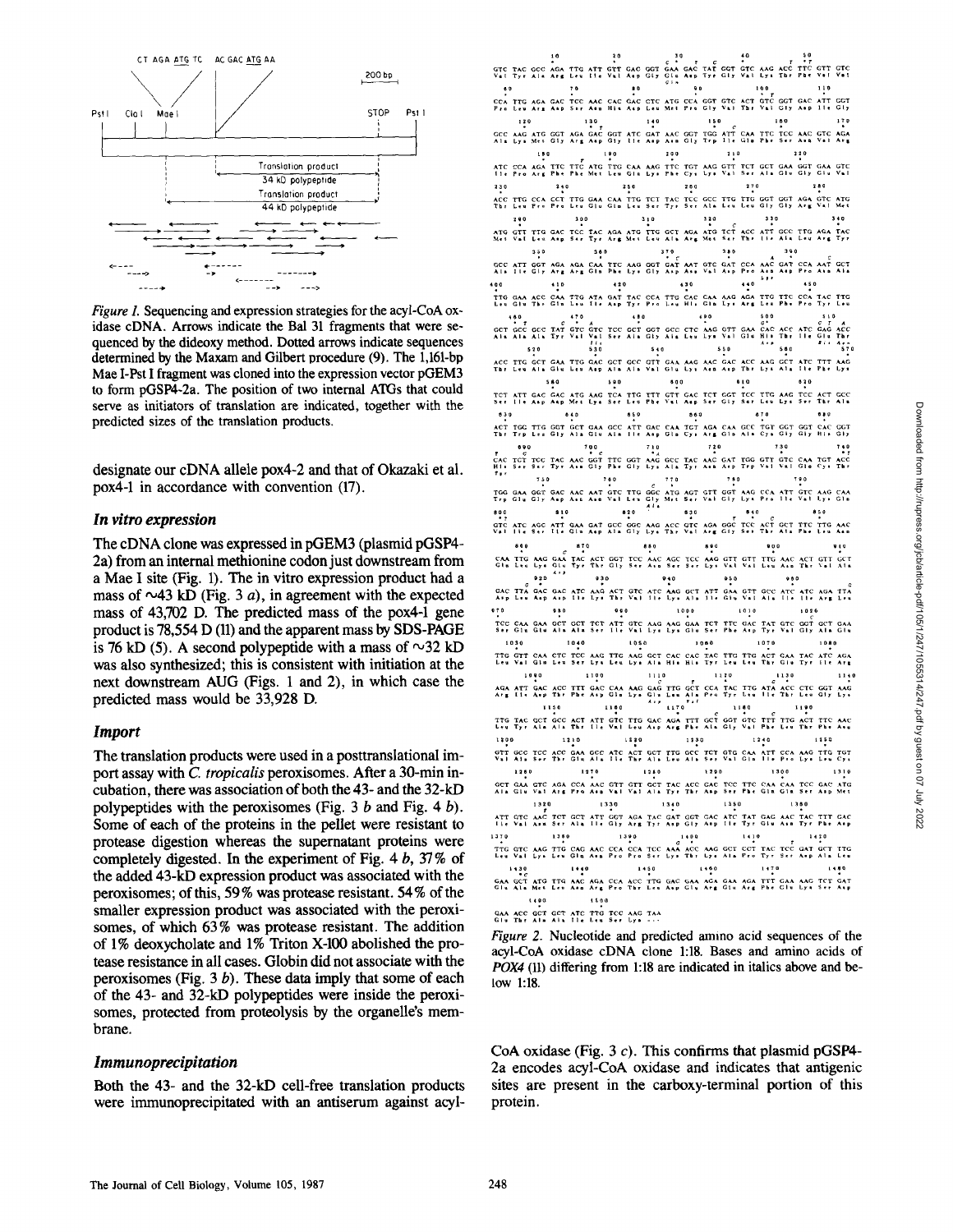

*Figure 3.* In vitro expression and import into peroxisomes of the carboxy-terminal portion of acyl-CoA oxidase. (a) Expression.  $pGSP4-2a$  was transcribed and translated in vitro. 1.3  $\mu$ 1 of translation products, in the presence of  $5 \mu g$  of peroxisomal protein, was subjected to SDS-PAGE and fluorography. (b) Import. Newly synthesized translation products  $(180 \,\mu\text{I})$  were mixed with peroxisomes (700  $\mu$ g of protein) and divided into three equal samples. After incubation at 26<sup>o</sup>C for 30 min, aliquots were (+) or were not (-) digested with 2.5  $\mu$ g of thermolysin at 4°C for 30 min in the presence (lane 6) or absence (lanes *2-5)* of 1% sodium deoxycholate and 1% Triton X-100. Supernatants and peroxisome pellets were then separated by centrifugation; 20% of the pellets and 5% of the supernatants were analyzed by SDS-PAGE and fluorography. The pellet after detergent treatment was omitted here because in preliminary experiments it was found to contain negligible protein or radioactivity (see Fig. 4). Globin is not digested under these conditions. (c) Immunoprecipitation. Samples from  $a$  and  $b$  (each equivalent to 5 µl of cell-free translation products) were subjected to immunoprecipitation with antiserum against acyl-CoA oxidase. Lanes 7, 8, and 9 contain the immunoprecipitated products from lanes 1, 3, and 5, respectively.



*Figure 4.* Temperature dependence of import. Newly synthesized translation products  $(300 \mu l)$ were mixed with peroxisomes (2.2 nag of protein) and divided into two equal samples. Incubation was at  $4^{\circ}C$  (a) or  $26^{\circ}C$  (b) for 30 min. After this each sample was divided in three and binding and import were assessed as in Fig. 3  $b$  except that only 1  $\mu$ g of thermolysin was used.